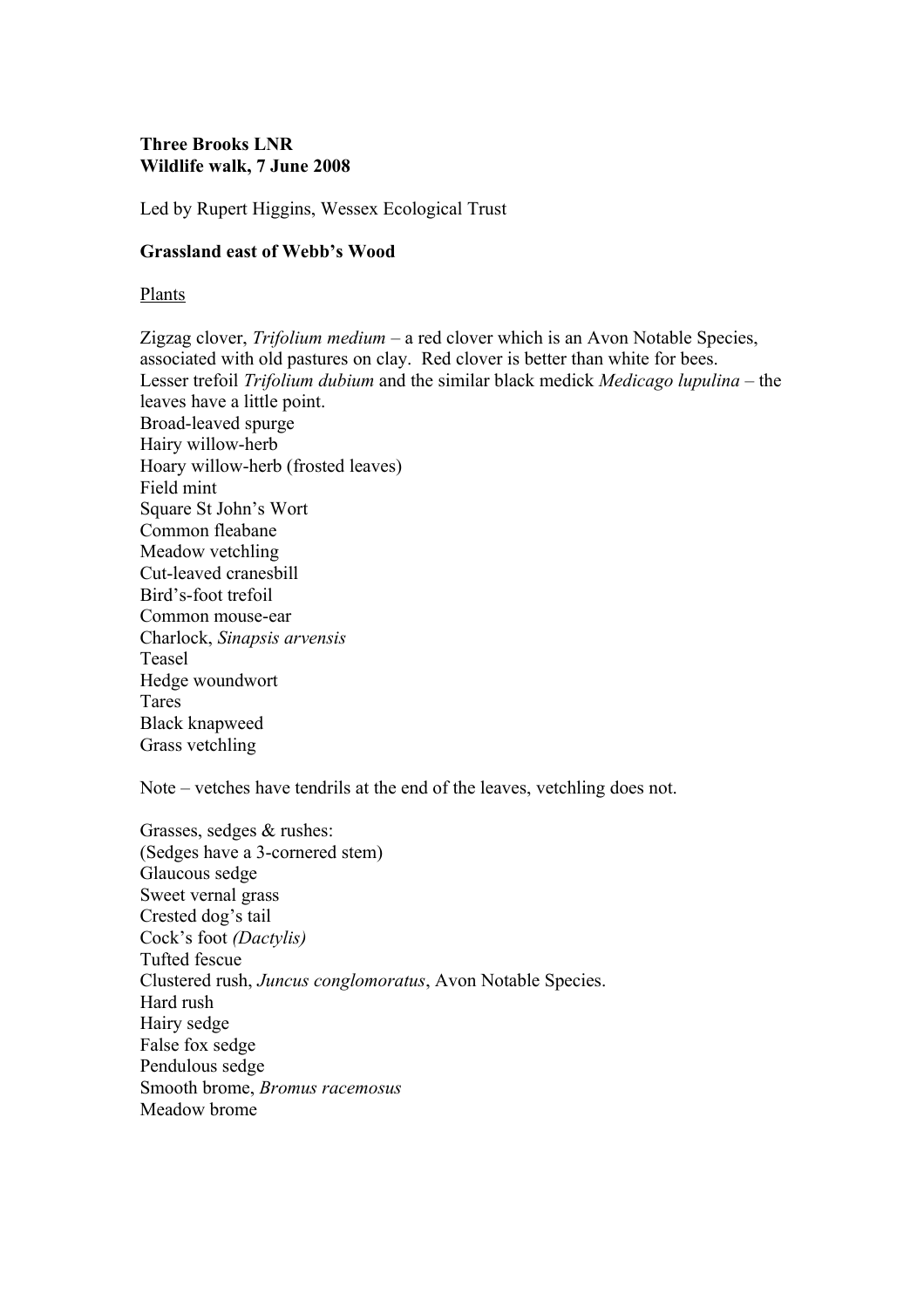#### In vertebrates

Butterflies & moths: Burnet companion Burnet moth pupa Large skipper on clover Grass moths Speckled wood butterfly Yellow shell moth Nettle-tap moth Timothy tortrix moth Straw dot moth

Bumble bee, either white or buff tip Bumble bee *Bombus lapidarius* (orange tip) Hoverfly Beetle, *Idoma innobilis* (bright green with big leg muscles) Shield bugs Blue damselfly Crab spider

### **By the lake**

Male blue-tailed damselfly Straw dot moth Banded demoiselle

### **Top of tump**

Plants

Bird's-foot trefoil Cut-leaved cranesbill Fleabane Meadow vetchling Grass vetchling – lots! Common sorrel Beaked hawksbeard

Grasses, sedges & rushes: Pendulous sedge Remote sedge Clustered rush Hard rush

# Insects

Butterflies and moths: Common blue butterfly Straw dot moth